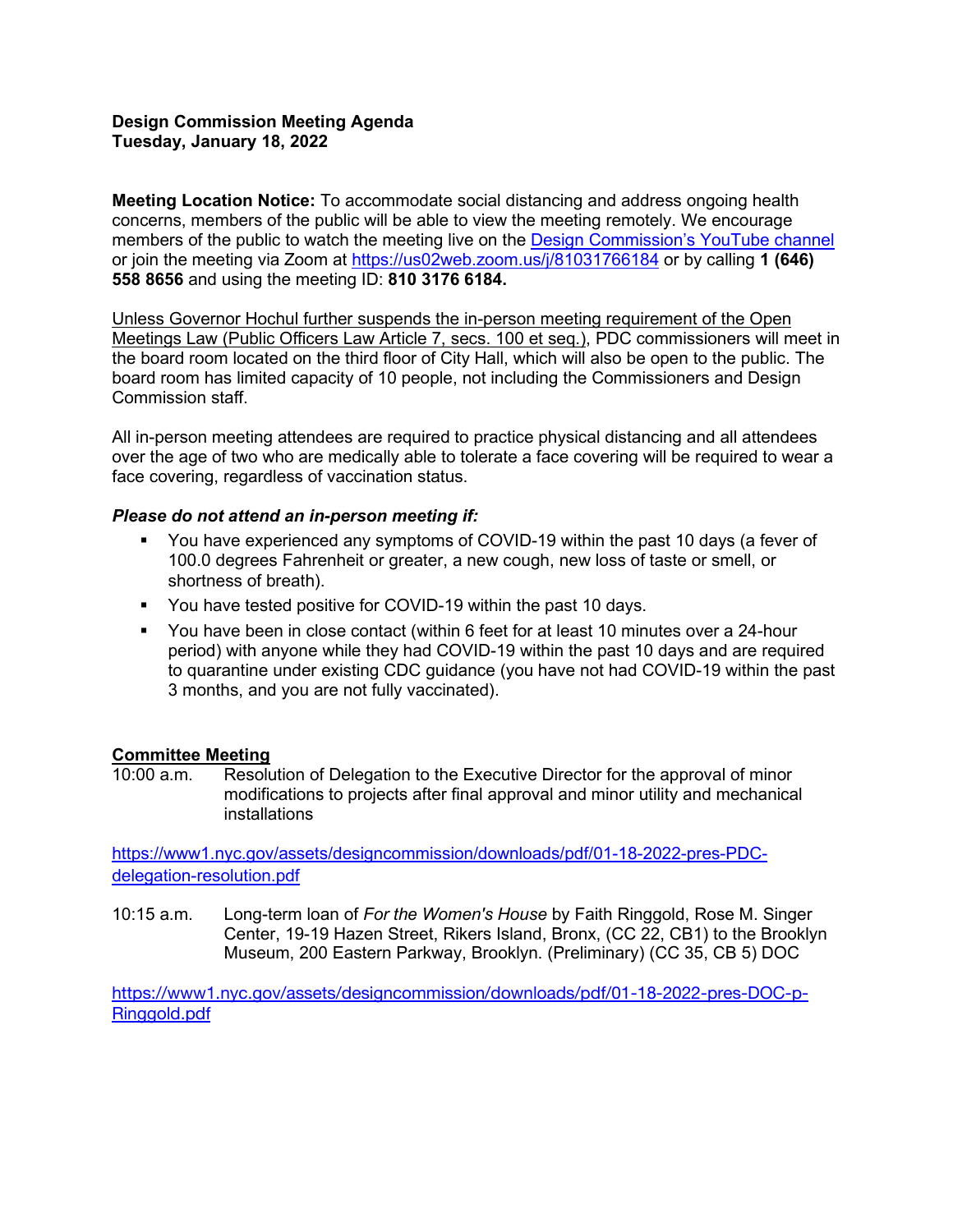10:45 a.m. Installation of *Waves* by Andrea Belag, Engine Company 268/ Ladder Company 137, 116-11 Beach Channel Drive, Rockaway Park, Queens. (Conceptual) (CC 32, CB 14) DCLA%/DDC

[https://www1.nyc.gov/assets/designcommission/downloads/pdf/01-18-2022-pres-DCLA-](https://gcc02.safelinks.protection.outlook.com/?url=https%3A%2F%2Fwww1.nyc.gov%2Fassets%2Fdesigncommission%2Fdownloads%2Fpdf%2F01-18-2022-pres-DCLA-DDC-c-EC-268-Art.pdf&data=04%7C01%7CGHan%40cityhall.nyc.gov%7C52150b2b82f84ef1b12c08d9d48cf167%7C35c828166c56443bbaf68312163cadc1%7C0%7C0%7C637774524069017724%7CUnknown%7CTWFpbGZsb3d8eyJWIjoiMC4wLjAwMDAiLCJQIjoiV2luMzIiLCJBTiI6Ik1haWwiLCJXVCI6Mn0%3D%7C3000&sdata=vXFDywsIMhs%2F1bggGE2z%2FH%2BMBblS%2Fq1XGqgLxSvR2j0%3D&reserved=0)[DDC-c-EC-268-Art.pdf](https://gcc02.safelinks.protection.outlook.com/?url=https%3A%2F%2Fwww1.nyc.gov%2Fassets%2Fdesigncommission%2Fdownloads%2Fpdf%2F01-18-2022-pres-DCLA-DDC-c-EC-268-Art.pdf&data=04%7C01%7CGHan%40cityhall.nyc.gov%7C52150b2b82f84ef1b12c08d9d48cf167%7C35c828166c56443bbaf68312163cadc1%7C0%7C0%7C637774524069017724%7CUnknown%7CTWFpbGZsb3d8eyJWIjoiMC4wLjAwMDAiLCJQIjoiV2luMzIiLCJBTiI6Ik1haWwiLCJXVCI6Mn0%3D%7C3000&sdata=vXFDywsIMhs%2F1bggGE2z%2FH%2BMBblS%2Fq1XGqgLxSvR2j0%3D&reserved=0)

11:15 a.m. Construction of the Douglaston-Little Neck Library, 249-01 Northern Boulevard, Little Neck, Queens. (Preliminary) (CC 19, CB 11) DDC/QL

> Installation of *A Bit of Everything, in Brief* by Misha Kahn, Douglaston-Little Neck Library, 249-01 Northern Boulevard, Little Neck, Queens. (Conceptual) (CC 19, CB 11) DCLA%/DDC/QL

[https://www1.nyc.gov/assets/designcommission/downloads/pdf/01-18-2022-pres-DCLA-](https://gcc02.safelinks.protection.outlook.com/?url=https%3A%2F%2Fwww1.nyc.gov%2Fassets%2Fdesigncommission%2Fdownloads%2Fpdf%2F01-18-2022-pres-DCLA-DDC-p-Little-Neck.pdf&data=04%7C01%7CGHan%40cityhall.nyc.gov%7C52150b2b82f84ef1b12c08d9d48cf167%7C35c828166c56443bbaf68312163cadc1%7C0%7C0%7C637774524069017724%7CUnknown%7CTWFpbGZsb3d8eyJWIjoiMC4wLjAwMDAiLCJQIjoiV2luMzIiLCJBTiI6Ik1haWwiLCJXVCI6Mn0%3D%7C3000&sdata=Y4%2BjPgm9Gky8p0jEExuvoNQ2%2F9q5%2BQKsvh%2FDXcQsfkc%3D&reserved=0)[DDC-p-Little-Neck.pdf](https://gcc02.safelinks.protection.outlook.com/?url=https%3A%2F%2Fwww1.nyc.gov%2Fassets%2Fdesigncommission%2Fdownloads%2Fpdf%2F01-18-2022-pres-DCLA-DDC-p-Little-Neck.pdf&data=04%7C01%7CGHan%40cityhall.nyc.gov%7C52150b2b82f84ef1b12c08d9d48cf167%7C35c828166c56443bbaf68312163cadc1%7C0%7C0%7C637774524069017724%7CUnknown%7CTWFpbGZsb3d8eyJWIjoiMC4wLjAwMDAiLCJQIjoiV2luMzIiLCJBTiI6Ik1haWwiLCJXVCI6Mn0%3D%7C3000&sdata=Y4%2BjPgm9Gky8p0jEExuvoNQ2%2F9q5%2BQKsvh%2FDXcQsfkc%3D&reserved=0)

12:00 p.m. Reconstruction of a pier shed and head house (Sunset Studios) and adjacent site work, Pier 94, 711 12th Avenue between West 52nd Street and West 55th Street, Hudson River, Manhattan. (Conceptual) (CC 3, CB 4) EDC

[https://www1.nyc.gov/assets/designcommission/downloads/pdf/01-18-2022-pres-EDC-c-Pier-](https://gcc02.safelinks.protection.outlook.com/?url=https%3A%2F%2Fwww1.nyc.gov%2Fassets%2Fdesigncommission%2Fdownloads%2Fpdf%2F01-18-2022-pres-EDC-c-Pier-94.pdf&data=04%7C01%7CGHan%40cityhall.nyc.gov%7C52150b2b82f84ef1b12c08d9d48cf167%7C35c828166c56443bbaf68312163cadc1%7C0%7C0%7C637774524069017724%7CUnknown%7CTWFpbGZsb3d8eyJWIjoiMC4wLjAwMDAiLCJQIjoiV2luMzIiLCJBTiI6Ik1haWwiLCJXVCI6Mn0%3D%7C3000&sdata=8zxaGHvF1lCqSlouXJ1kmQZlRFqUwtVUIkDIAaiNqWk%3D&reserved=0)[94.pdf](https://gcc02.safelinks.protection.outlook.com/?url=https%3A%2F%2Fwww1.nyc.gov%2Fassets%2Fdesigncommission%2Fdownloads%2Fpdf%2F01-18-2022-pres-EDC-c-Pier-94.pdf&data=04%7C01%7CGHan%40cityhall.nyc.gov%7C52150b2b82f84ef1b12c08d9d48cf167%7C35c828166c56443bbaf68312163cadc1%7C0%7C0%7C637774524069017724%7CUnknown%7CTWFpbGZsb3d8eyJWIjoiMC4wLjAwMDAiLCJQIjoiV2luMzIiLCJBTiI6Ik1haWwiLCJXVCI6Mn0%3D%7C3000&sdata=8zxaGHvF1lCqSlouXJ1kmQZlRFqUwtVUIkDIAaiNqWk%3D&reserved=0)

# Public Meeting<br>12:30 p.m. C

### **Consent Items**

- 27974: Installation of louvers and a rooftop enclosure, Building 72, Market Street between Dry Docks 2 and 3, Brooklyn Navy Yard Industrial Park, Brooklyn. (Preliminary and Final) (CC 33, CB 2) BNYDC
- 27975: Installation of *K-159* (2010) by Frank Stella, New York Aquarium, 603 Surf Avenue at West 8th Street, Brooklyn. (Final) (CC 47, CB 13) DCLA/DPR
- 27976: Construction of locker rooms, North Infirmary Command, 15-00 Hazen Street, Rikers Island, Bronx. (Preliminary and Final) (CC 22, CB Q1) DDC
- 27977: Installation of downspouts and rooftop mechanical units, Rose M. Singer Center, 19-19 Hazen Street, Rikers Island, Bronx. (Preliminary and Final) (CC 22, CB Q1) DDC
- 27978: Installation of mechanical units and louvers, Anna M. Kross Center, 18-18 Hazen Street, Rikers Island, Bronx. (Preliminary and Final) (CC 22, CB Q1) DDC
- 27979: Installation of rooftop mechanical equipment and enclosures, George R. Vierno Center, Housing 6A, 11-11 Hazen Street, Rikers Island Bronx. (Preliminary and Final) (CC 22, CB Q1) DDC
- 27980: Installation of rooftop mechanical units and ductwork, Robert N. Davoren Center, 11-11 Hazen Street, Rikers Island, Bronx. (Preliminary and Final) (CC 22, CB Q1) DDC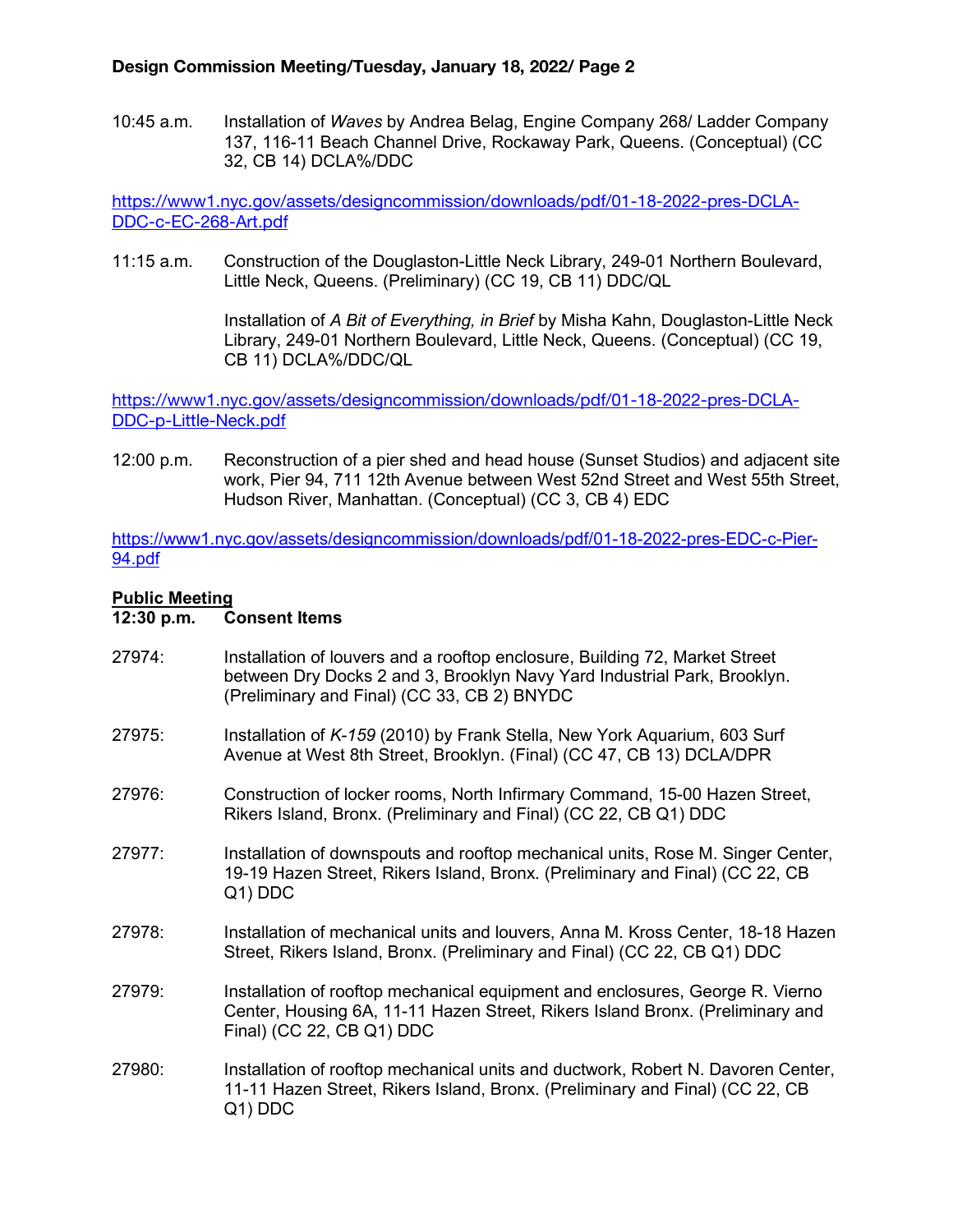- 27981: Installation of an interim guard booth and sally port, State Street between Boerum Place and Smith Street, Kings County Criminal Courthouse, 120 Schermerhorn Street, Brooklyn Detention Center, 275 Atlantic Avenue, Brooklyn. (Final) (CC 33, CB 2) DDC *Note: This address was revised to clarify the exact location of the installation.*
- 27982: Construction of Engine Company 268/Ladder Company 137, 116-11 Beach Channel Drive, Rockaway Park, Queens. (Preliminary) (CC 32, CB 14) DDC/FDNY
- 27983: Construction of bioretention medians, Hillside Avenue between Braddock Avenue and 231st Street, Queens Village, Queens. (Preliminary and Final) (CC 23, CB 13) DEP/DOT
- 27984: Construction of two bioretention traffic triangles, Winchester Boulevard at 234th Street and Hillside Avenue and at 236th Street and Seward Avenue, Queens Village, Queens. (Preliminary and Final) (CC 23, CB 13) DEP/DOT
- 27985: Installation of signage, I.S. 220K (John J. Pershing School), 4812 9th Avenue, Brooklyn. (Preliminary and Final) (CC 38, CB 12) DOE
- 27986: Installation of signage, I.S. 303K (Herbert S. Eisenberg School), 501 West Avenue, Brooklyn. (Preliminary and Final) (CC 47, CB 13) DOE
- 27987: Installation of a planted area, 3-24 27th Avenue, Astoria, Queens. (Preliminary and Final) (CC 22, CB 1) DOT
- 27988: Installation of a ramp, 50-52 East 130th Street, Manhattan. (Preliminary and Final) (CC 9, CB 11) DOT
- 27989: Installation of an ADA ramp, 600 West 165th Street, Manhattan. (Preliminary and Final) (CC 7, CB 12) DOT
- 27990: Design of prototypical streetscape toolkit as part of the Downtown Brooklyn and Fulton Mall streetscape master plan, Brooklyn. (Final) (CC 33 & 35, CB 2) DOT NO QUORUM
- 27991: Installation of a distinctive sidewalk, 1 Pennsylvania Plaza (PENN 1), Eighth Avenue, West 34th Street, Seventh Avenue, and West 33rd Street, Manhattan. (Final) (CC 3, CB 5) DOT
- 27992: Reconstruction of Lafayette Gardens, Lafayette Avenue and Franklin Avenue, Brooklyn. (Preliminary) (CC 35, CB 3) DPR
- 27993: Reconstruction of the basketball courts, Rochdale Park, Guy R. Brewer Boulevard and 134th Avenue, Jamaica, Queens. (Preliminary) (CC 28, CB 12) DPR
- 27994: Installation of sports lighting and a scoreboard, 130th Street and 25th Avenue, College Point Ballfields, College Point, Queens. (Final) (CC 19, CB 7) DPR